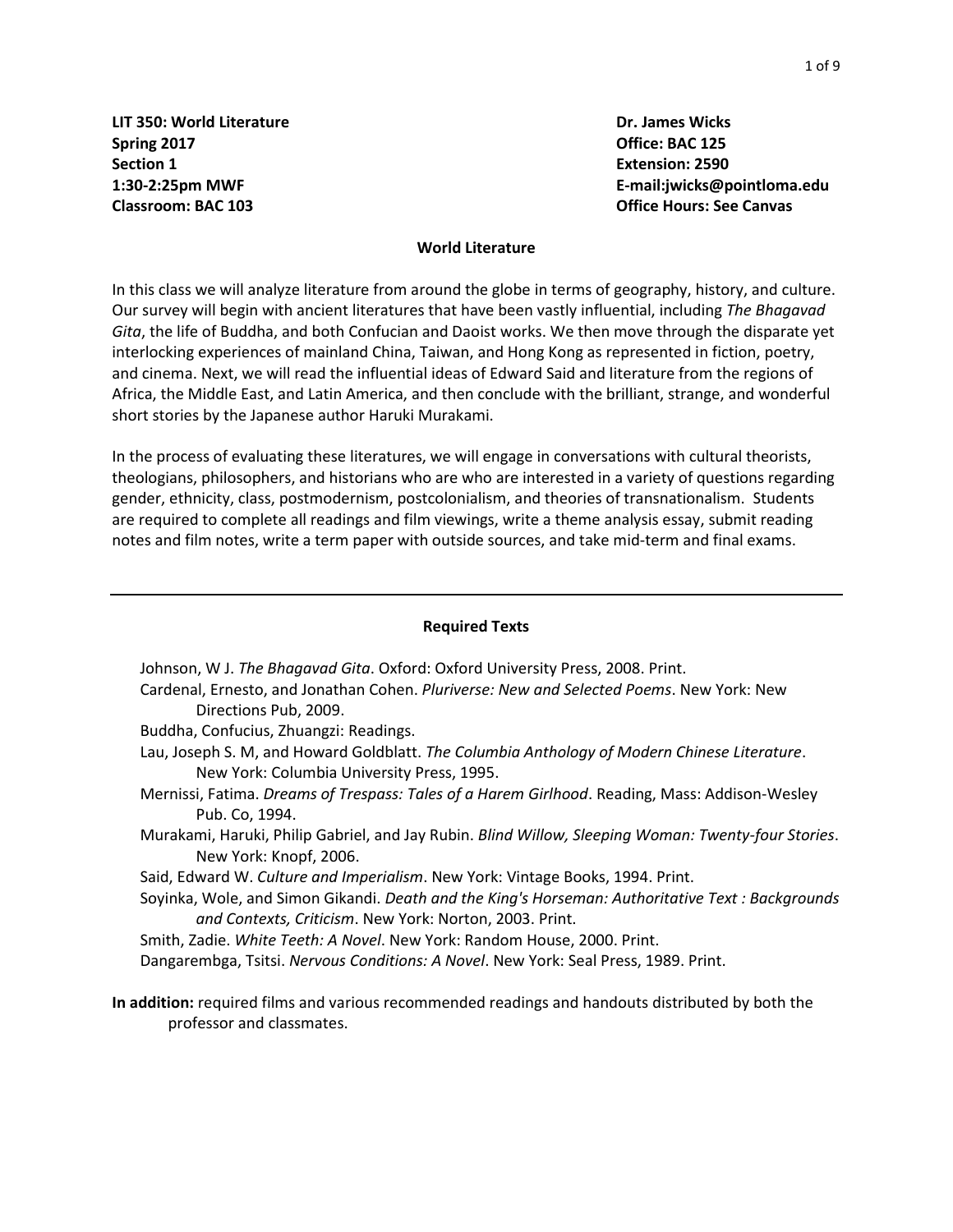Students will be able to:

- 1. Closely read (comprehension, analysis) and critically analyze (analysis) texts in their original languages and/or in translation.
- 2. Recall (knowledge), identify (knowledge), and use (application) fundamental concepts of literary study to read and discuss texts
	- a. Standard literary terminology
	- b. Modes/genres of literature
	- c. Elements of literary genres
	- d. Literary periods (dates, writers, characteristics, and important developments)
	- e. Contemporary critical approaches
	- f. Extra-literary research
- 3. Analyze (analysis) the social, cultural, ethnic, gendered, and/or historical contexts of the works and their authors, and connect (synthesis, evaluation) the texts with their own lives.

### **PLNU Mission: To Teach ~ To Shape ~ To Send**

Point Loma Nazarene University exists to provide higher education in a vital Christian community where minds are engaged and challenged, character is modeled and formed, and service becomes an expression of faith. Being of Wesleyan heritage, we aspire to be a learning community where grace is foundational, truth is pursued, and holiness is a way of life.

# **Course Policies and Requirements**

**Attendance:** *Attendance is required. Missing class for other than medical emergencies or excused absences will affect your grade, as per the University Catalog.* Regular and punctual attendance at all classes is considered essential to optimum academic achievement. If the student is absent from more than 10 percent of class meetings, the faculty member has the option of filing a written report which may result in de-enrollment. If the absences exceed 20 percent, the student may be de-enrolled without notice. If the date of de-enrollment is past the last date to withdraw from a class, the student will be assigned a grade of W or WF consistent with university policy in the grading section of the catalog. See [Academic Policies](http://catalog.pointloma.edu/content.php?catoid=24&navoid=1581) in the (undergrad/graduate as appropriate) academic catalog.

**Class Preparation:** All assignments must be completed prior to the assigned due date and time. Some assignments will be discussed in class while others will be completed individually but not discussed.

**Class Participation:** *Regular* contributions to class discussion are expected, including but not restricted to discussions of weekly readings, related experiential exercises, and open dialogue. Despite the size of the class, I want everyone to feel compelled to share their thoughts on assigned readings. Enthusiastic and responsible participation in assigned group projects (in-class and outside of class) is expected of all.

**Late Paper Policy:** Be sure to hand in your assignment on time, or make a prior arrangement to submit the assignment before the assigned due date. Otherwise, a late submission will be penalized by one letter grade if handed in after the due date and time, and by an additional letter grade for each day late following the assignment due date. Unless pre-arranged, assignments more than a week late will not be graded. *Reading notes are an exception: reading notes need to be submitted on time.*

**E-Mail:** Please use e-mail for simple, logistical questions or clarifications. Write: "LIT 350" in the subject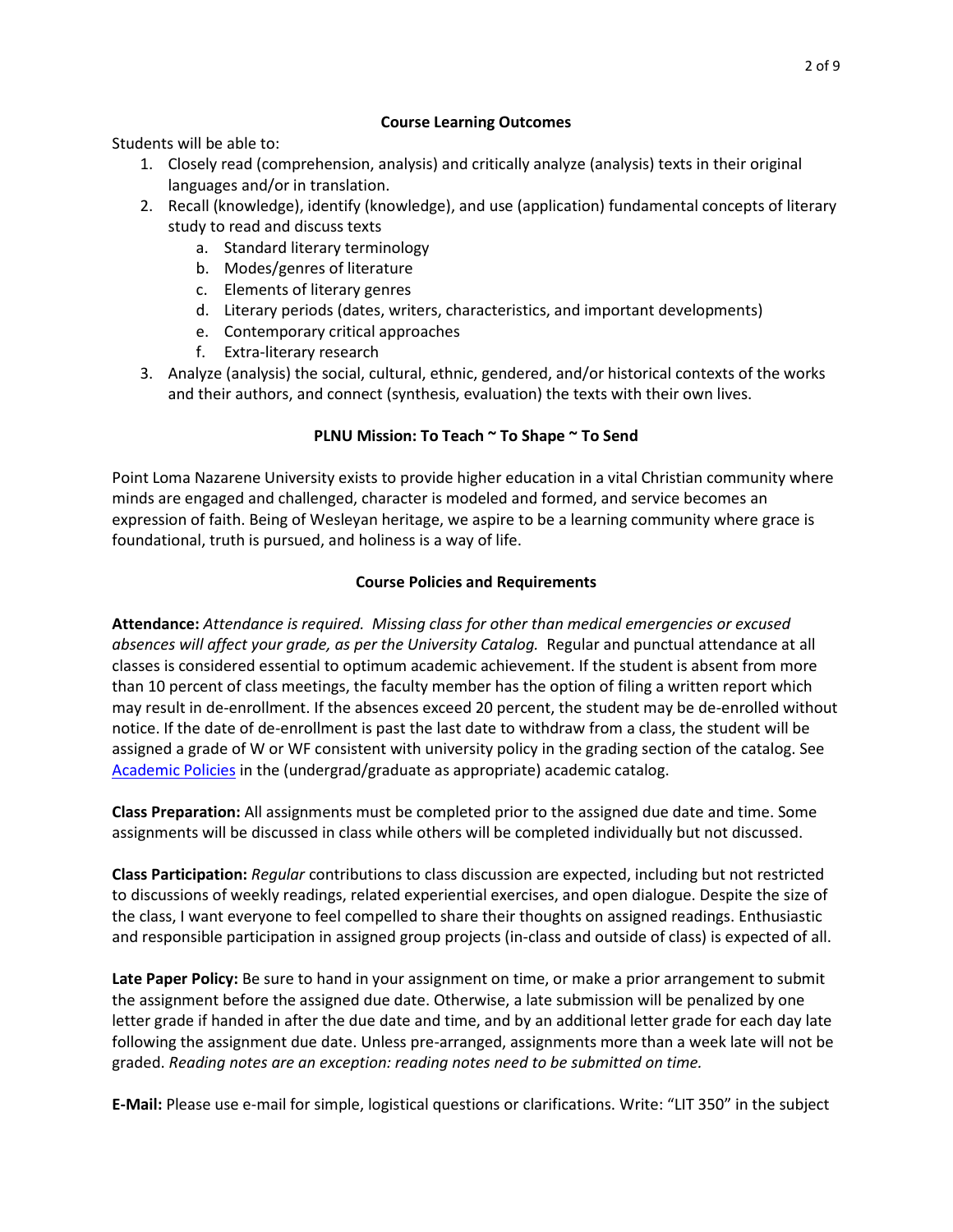line. Allow 24 hours/ 1 business day for a reply.

**Smart phones and laptops:** may be used for classroom related activities only.

**Public Discourse:** Much of the work we will do in this class is cooperative, by nature of the class discussions and general feedback given to written work and/projects; thus you should think of all your writing and speaking for and in class as public, not private, discourse. By continuing in this class, you acknowledge that your work will be viewed by others in the class.

**Inclusive Language:** *Because the Literature, Journalism, and Modern Language department recognizes the power of language, all public language used in this course, including written and spoken discourse, will be inclusive. This standard is outlined by all major academic style guides, including MLA, APA, and Chicago, and is the norm in university-level work.* These academic style guides provide background information and good examples of how to maintain non-sexist language use in your writing.

**Academic Honesty/ Policy on Plagiarism**: Students should demonstrate academic honesty by doing original work and by giving appropriate credit to the ideas of others. As explained in the university catalog, academic dishonesty is the act of presenting information, ideas, and/or concepts as one's own when in reality they are the results of another person's creativity and effort. Violations of university academic honesty include cheating, plagiarism, falsification, aiding the academic dishonesty of others, or malicious misuse of university resources. A faculty member who believes a situation involving academic dishonesty has been detected may assign a failing grade for a) that particular assignment or examination, and/or b) the course following the procedure in the university catalog. Students may appeal also using the procedure in the university catalog. See [Academic Policies](http://catalog.pointloma.edu/content.php?catoid=24&navoid=1581#Academic_Honesty) for further information.

**Academic Accommodations:** While all students are expected to meet the minimum academic standards for completion of this course as established by the instructor, students with disabilities may request academic accommodations. At Point Loma Nazarene University, students must request that academic accommodations by filing documentation with the **[Disability Resource Center](http://www.pointloma.edu/experience/offices/administrative-offices/academic-advising-office/disability-resource-center) (DRC)**, located in the Bond Academic Center. Once the student files documentation, the Disability Resource Center will contact the student's instructors and provide written recommendations for reasonable and appropriate accommodations to meet the individual needs of the student. See [Academic Policies](http://catalog.pointloma.edu/content.php?catoid=24&navoid=1581) in the (undergrad/graduate as appropriate) academic catalog.

**Final Examination:** *The published time for the final examination is one of the considerations when enrolling for a course. Students are expected to arrange their personal affairs to fit the examination schedule.* Successful completion of this class requires taking the final examination on its scheduled day. No requests for early examinations or alternative days will be approved.

**FERPA Policy:** In compliance with federal law, neither PLNU student ID nor social security number should be used in publicly posted grades or returned sets of assignments without student written permission. Also in compliance with FERPA, you will be the only person given information about your progress in this class unless you have designated others to receive it in the "Information Release" section of the student portal. See [Academic Policies](http://catalog.pointloma.edu/content.php?catoid=24&navoid=1581) in the (undergrad/ graduate as appropriate) academic catalog.

**LJML Department Policies: available at thi[s link.](http://www.pointloma.edu/sites/default/files/filemanager/Literature_Journalism__Modern_Languages/LJML_Department_Syllabus_Statments_final_2016-17.pdf)**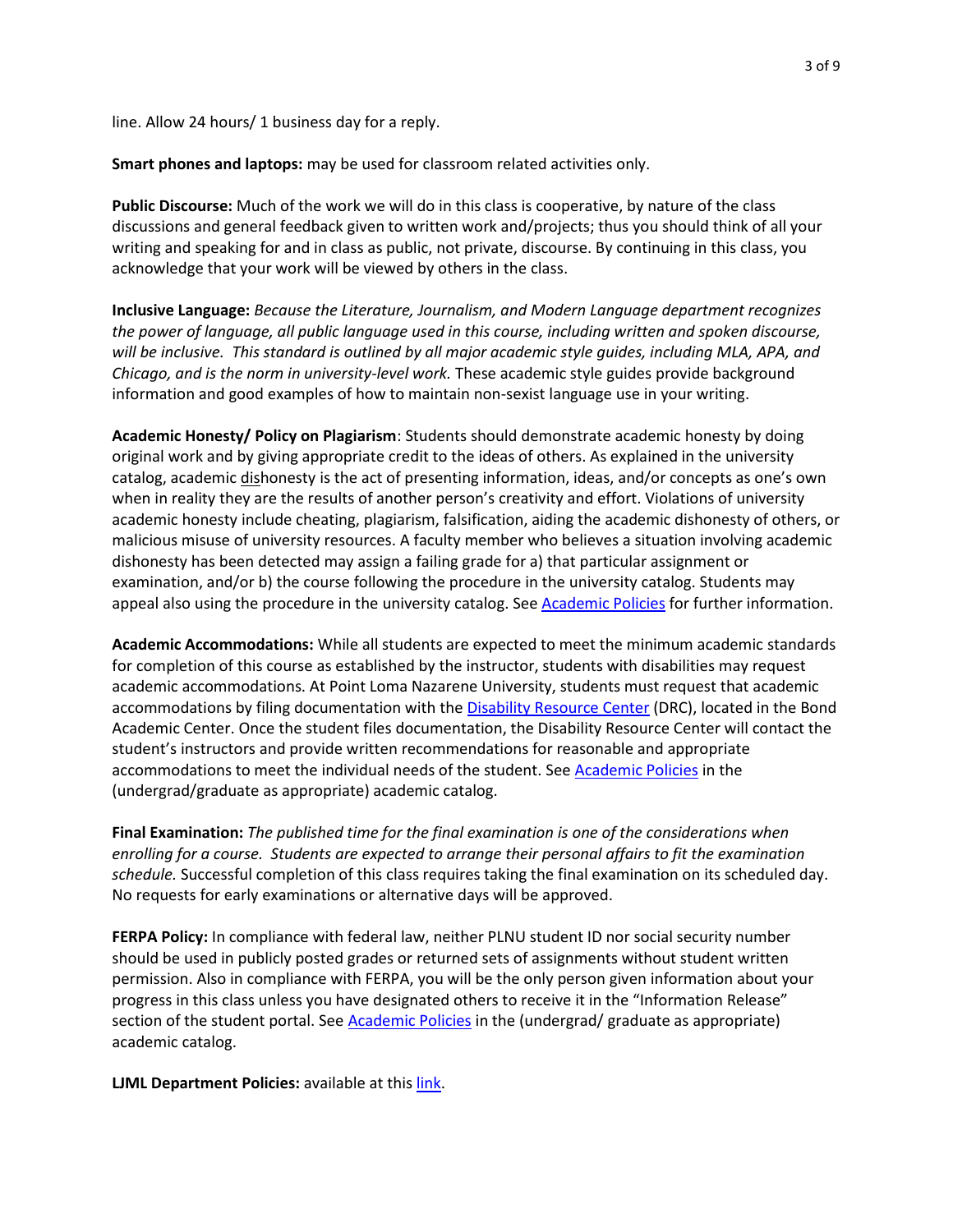**PLNU Copyright Policy:** Point Loma Nazarene University, as a non-profit educational institution, is entitled by law to use materials protected by the US Copyright Act for classroom education. Any use of those materials outside the class may violate the law.

#### **Grading Scale**

| 94-100 | А  |
|--------|----|
| 90-93  | А- |
| 88-89  | B+ |
| 83-87  | B  |
| 80-83  | B- |
| 78-79  | C+ |
| 73-77  | C  |
| 70-73  | C- |
| 60-69  | D  |

#### **Grading**

- 5% class participation
- 20% reading notes
- 5% one (1) class discussion paper
- 5% one (1) author presentation
- 8% film note handouts
- 7% in class assignments and quizzes
- 10% theme analysis essay
- 15% midterm exam
- 15% term paper
- 10% final exam

#### **Assignment Descriptions**

**Paper Format**: Papers are written in MLA Style. Hardcopy papers are stapled and all papers are typed and double-spaced. Submit assignments in black ink on 8.5"x11" white paper. Use a non-decorative 12 point font, such as Times New Roman, and use 1" margins. Please do not include title pages. Include page numbers. Use the MLA website or a current MLA style guide for style, grammar, format and citation questions.

#### **Class Participation, 5%**

Arrive to class on time; use smart phones and laptops for classroom use, complete unannounced assignments; work with peers in small groups; ask and respond to questions in class; pay attention to presentations, lectures, and films; take notes; attend the entire class.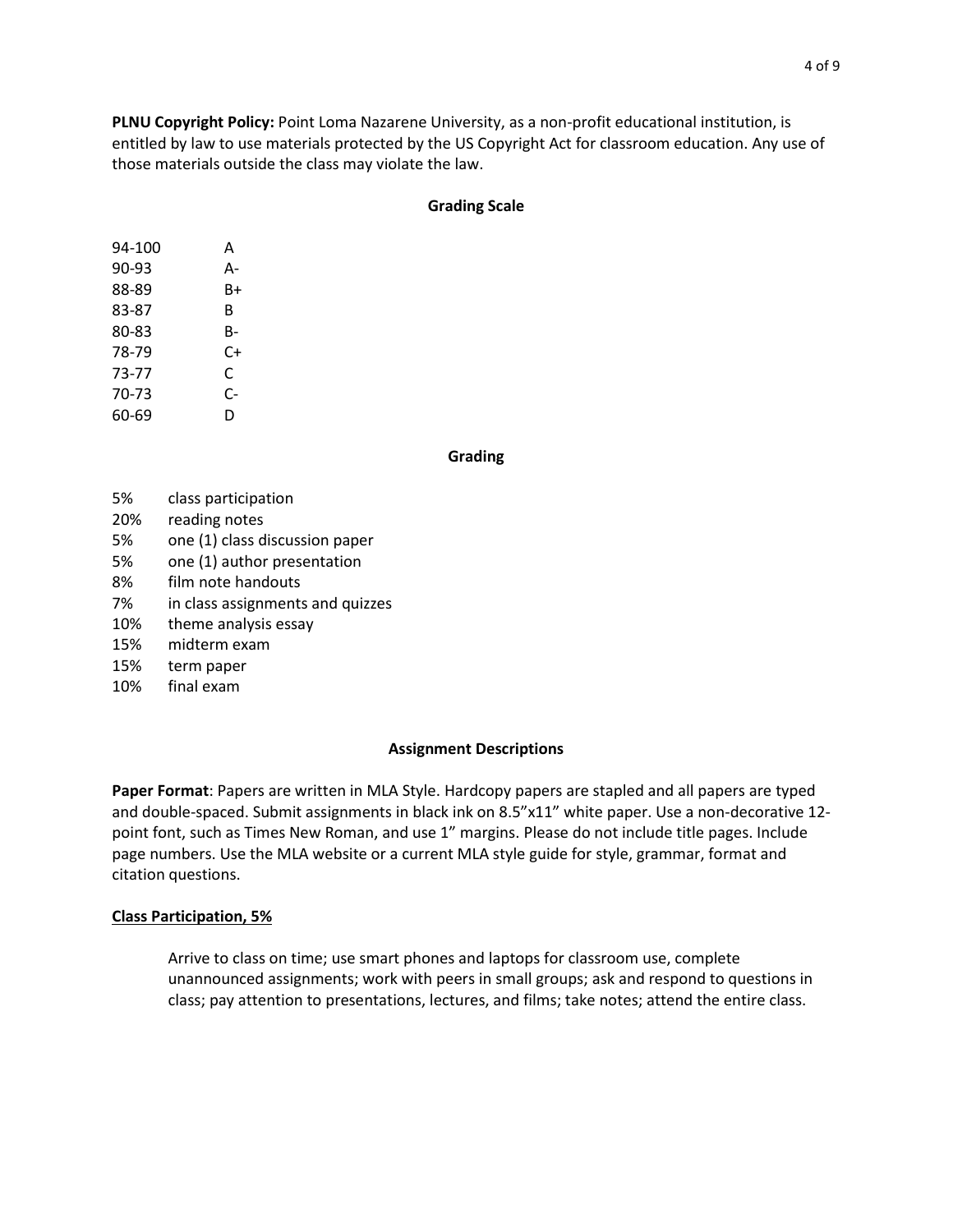### **Reading Notes, 20%**

*Objective:* This assignment requires that students take notes while reading our course texts- our class requires being active readers rather than passive readers. You may write your notes in the form of bullet points or prose. Cutting and pasting the text or outside sources into the document does not count towards the word count requirement.

*Form:* Length: 1/2 page (minimum 200 words, more if you would like), single-spaced. See template on Canvas (within the "Modules" tab).

1) open attached template; 2) fill out the document by writing ½ page of your notes on the day's reading assignment; 3) submit the document to Canvas by  $1:30 \text{pm}$  on the day the notes are due. Late work for reading notes will not be accepted.

Grading: 5: full set of notes including specific examples and personal commentary 4.5: full set of notes including specific examples 4: full set of general notes, key sections and observations omitted 3.5: nearly a full set of notes 0-3: less than ½ page, lacks clear detail 0: notes do not take into account the entire reading assignment

### **Film Notes Handouts, 8%**

*Objective:* Record notes based on your observations of the assigned film that includes your point of view supported by evidence in the film. You may write your notes in the form of bullet points or prose. Either way, the page requirement remains at 1 page minimum.

*Form:* 1 page, and more if you would like. Outside sources optional; if so, include a Works Cited page.

### **Class Discussion Paper, 5%**

*Objective*: Write a reader-response to the assigned class reading.

*Form:* 1.5- 2 pages (500-675 words including heading). Summarize important details from--but not the plot in--the assigned text; offer your critical assessment of key themes, and contribute questions that facilitate class discussion. Make six (6) photocopies so each class participant has a copy. Submit one copy to your professor. Read your class discussion paper in class (10-15 minutes), and be prepared to guide the subsequent class discussion.

### **Author Presentation, 5%**

**Objective:** Type an author biography in a bullet-point/ brochure-type format.

*Form:* Length: 1 page. Make six (6) photocopies so each class participant has a copy. Submit one copy to your professor. Read your author presentation in class (10-15 minutes). Creativity is encouraged.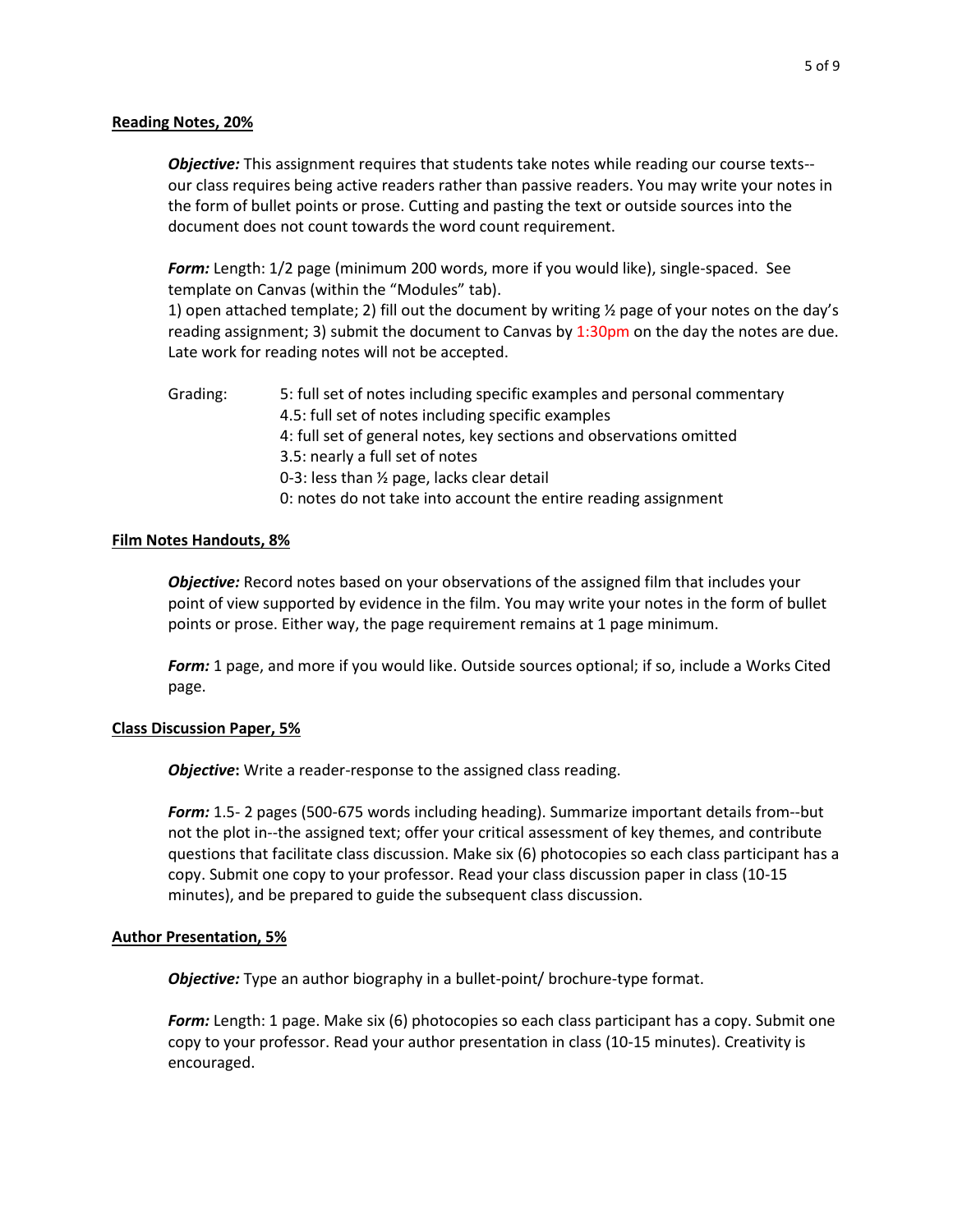### **In-class Assignments and In-class Quizzes, 7%**

Complete and submit in-class assignments and pop quizzes.

### **Midterm Exam, 15%**

*Objective:* Use relevant examples from the lectures, readings, and films to respond to questions that take into account the content of the course.

*Form:* In-class, written, open-note/book examination.

*Note: If the word count is not achieved, the highest grade possible is 70%.*

### **Theme Analysis Essay, 10%**

*Objective:* Write an academic argument *on one narrowly defined topic* based on your assessment of the readings.

*Form:* 2 pages (675-750 words including heading); *page requirement strictly enforced*. No outside sources.

Grading:

| <b>Description</b>                                                                                                                                                                                                                                       | <b>Score</b>        |
|----------------------------------------------------------------------------------------------------------------------------------------------------------------------------------------------------------------------------------------------------------|---------------------|
| Descriptive Title/ Provocative Claim                                                                                                                                                                                                                     | $(10 \text{ pts.})$ |
| Grounds (evidence)                                                                                                                                                                                                                                       | $(10 \text{ pts.})$ |
| Warrant (central assumption) and Backing (support by authority)                                                                                                                                                                                          | $(10 \text{ pts.})$ |
| Counterargument/ Rebuttal (included as necessary)                                                                                                                                                                                                        | $(10 \text{ pts.})$ |
| Global: Connection between subclaims/ Progression of ideas                                                                                                                                                                                               | $(10 \text{ pts.})$ |
| Local: Connection between paragraphs/Transitional phrases                                                                                                                                                                                                | $(10 \text{ pts.})$ |
| Grammar/ Sentence mechanics/ Quotations/ MLA style                                                                                                                                                                                                       | $(10 \text{ pts.})$ |
| Formal academic prose/ Sentence variety/ Qualifiers                                                                                                                                                                                                      | $(10 \text{ pts.})$ |
| <b>Misc:</b> responds to the prompt; demonstrates an awareness of how the argument<br>being proposed fits into the larger set of claims in our course readings; works<br>through the complexities of the material; organization; superior explication of | $(20 \text{ pts.})$ |
| evidence/ grounds                                                                                                                                                                                                                                        | Grade:              |
|                                                                                                                                                                                                                                                          |                     |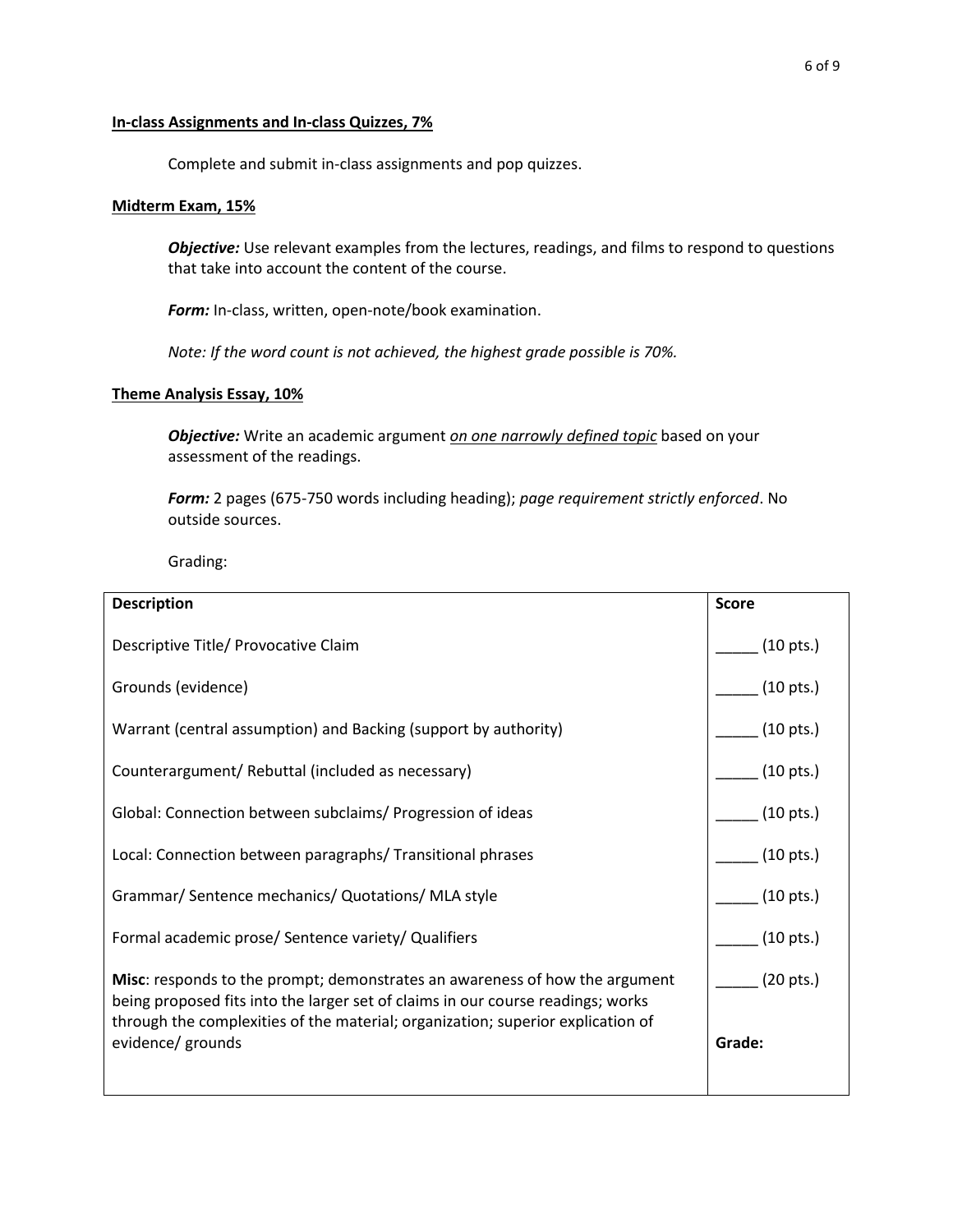### **Term Paper, 15% // Hardcopy Required**

*Objective:* Explore a selected text (of your choice from the course readings) further by locating secondary sources. Engage in dialogue with the writers you discover in your research; rather than reporting on a topic or summarizing a narrative, the paper will rigorously analyze a specific topic using multiple perspectives.

Sources: include a minimum of 5 outside, secondary sources; at least 4 resources must not originate online.

*Form:* Staple together your 3 pages (1050-1300 words, including heading) of text, followed by a works cited paged in MLA format, followed by a photocopy of the first page of each outside resource used to complete your essay.

Grading:

20% MLA Format/Sentence Mechanics/ Writing Clarity

- 20% Thesis Statement: demonstrates an awareness of how the argument being proposed fits into the larger set of claims in our course content
- 20% Argument Presentation: includes relevant evidence/ does not omit relevant evidence, considers counter-arguments as necessary, includes qualifiers

20% Analysis of Evidence: offers sophisticated commentary on the outside sources 20% Photocopied Pages

Note: If the word count is not achieved, the highest grade possible is 70%.

## **Final Examination, 10%**

**Objective:** Present your term paper to the class.

**Form:** In-class during final exam. Presentation time is contingent on the number of students.

# **Evaluation of Papers**

The following questions will be considered when papers are evaluated and graded. All questions may not be relevant to each assignment.

- Does the paper respond to assignment objective?
- Does the paper make an argument?
- Is the claim clear and plausible? Is it stated and contextualized effectively?
- Is there sufficient and relevant evidence to ground the claim?
- Does the paper effectively select and use material from the course readings to support and validate the analysis? Does it summarize, paraphrase, and quote effectively?
- Does the paper use all relevant details from the readings both to support the claim and to provide a context for the case being made? Does it ignore material that should be taken into account?
- Does the paper demonstrate an awareness of how the argument being proposed fits into the larger set of claims made about the topic in our course readings?
- Does the paper work through the complexities of the material (as opposed to oversimplifying or overgeneralizing)?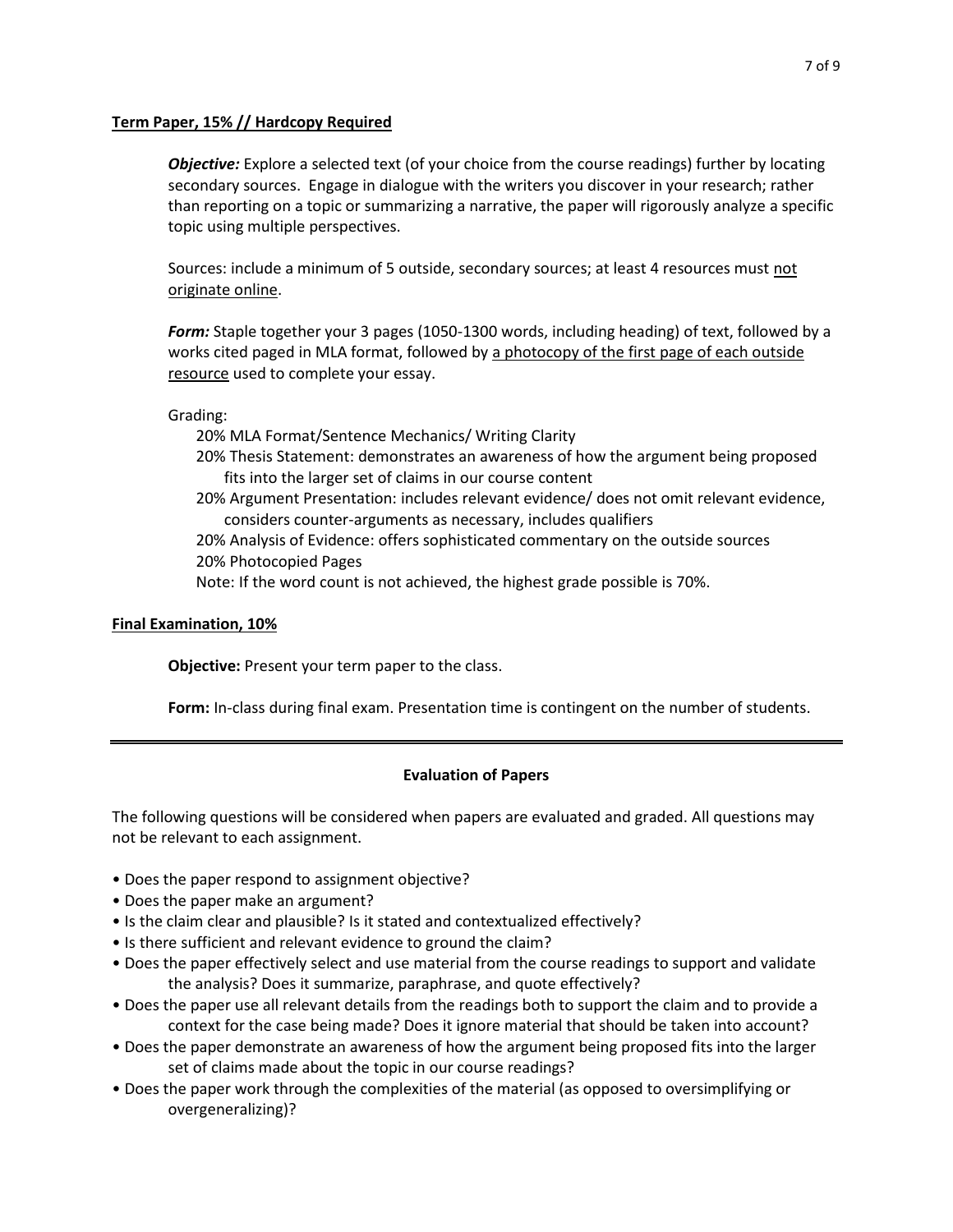- Is the paper well organized?
- Does it cite material from the sources using MLA documentation style?
- Are there sentence structure problems or grammatical errors that interfere with the meaning?

### **Evaluation Standards**

• An "A" essay demonstrates excellent work. It has something to say and says it well. It develops its argument clearly and consistently, demonstrating a complex understanding of the assignment, and does so using varied sentence structure. It often rises above other essays with particular instances of creative or analytical sophistication. There may be only minor and/or occasional grammatical errors.

• A "B" essay demonstrates good work. It establishes a clear claim and pursues it consistently, demonstrating a good understanding of the assignment. There may be some mechanical difficulties, but not so many as to impair the clear development of the main argument. While a "B" essay is in many ways successful, it lacks the originality and/or sophistication of an "A" essay.

• A "C" essay demonstrates adequate work. It establishes an adequate grasp of the assignment and argues a central claim. In addition, the argument may rely on unsupported generalizations or insufficiently developed ideas. It may also contain grammatical errors.

• Work that earns a grade of "D" or "F" is often characterized by the following problems: it fails to demonstrate an adequate understanding of the assignment; it fails to articulate an adequate argument; and/or it contains significant grammatical problems.

| Week           | Date                                               | <b>Schedule</b>                                                                           |  |
|----------------|----------------------------------------------------|-------------------------------------------------------------------------------------------|--|
|                | 1/10                                               | T Introduction to the course                                                              |  |
| $\mathbf{1}$   | 1/11                                               | W Life of Buddha                                                                          |  |
|                | 1/13                                               | F Confucius; Laozi/Zhuangzi                                                               |  |
| $\overline{2}$ | 1/16                                               | M MLK Jr. Day (No Classes)                                                                |  |
|                | 1/18                                               | W Bhagavad Gita (1-44)                                                                    |  |
|                | 1/20                                               | F Bhagavad Gita (45-81)<br><b>F: CDP1</b> James Wicks                                     |  |
| 3              | 1/23                                               | M To Live (Zhang, 1995)<br>→ Submit Film Notes by Sunday (1/29) 11:59pm                   |  |
|                | 1/25                                               | W Three Times (Hou, 2005)<br>$\rightarrow$ Submit Film Notes by Sunday (1/29) 11:59pm     |  |
|                | 1/27                                               | F Chungking Express (Wong, 1994) $\rightarrow$ Submit Film Notes by Sunday (1/29) 11:59pm |  |
|                | 1/30                                               | M Lu Xun (3-21), Mao Dun (56-73)<br>M: AP1 James Wicks                                    |  |
| 4              | 2/1                                                | W 1918-1949 (499-526) Cultural Rev. (538-9, 563-4)                                        |  |
|                | 2/3                                                | F Gao Xingjian (329-36), Alai (470-9), Chun Sue (480-95)                                  |  |
|                | 2/6<br>M Taiwan Poetry (529-530, 533-537, 540-562) |                                                                                           |  |
| 5              | 2/8                                                | W Bai Xianyong (210-223)                                                                  |  |
|                | 2/10                                               | F Chen Yingzhen, (204-209) + Canvas Reading<br>$F:$ CDP2                                  |  |
|                | 2/13                                               | M Poetry, 1976-present (567-606)                                                          |  |
| 6              | 2/15                                               | W Xi Xi (303-313), Zhu Tianwen (388-402), Qiu Miaojin (455-461)                           |  |
|                | 2/17                                               | F Discussion and Context: Southeast Asia<br><b>F: Theme Analysis Essay Due</b>            |  |

# **Course Schedule** *Subject to Change*